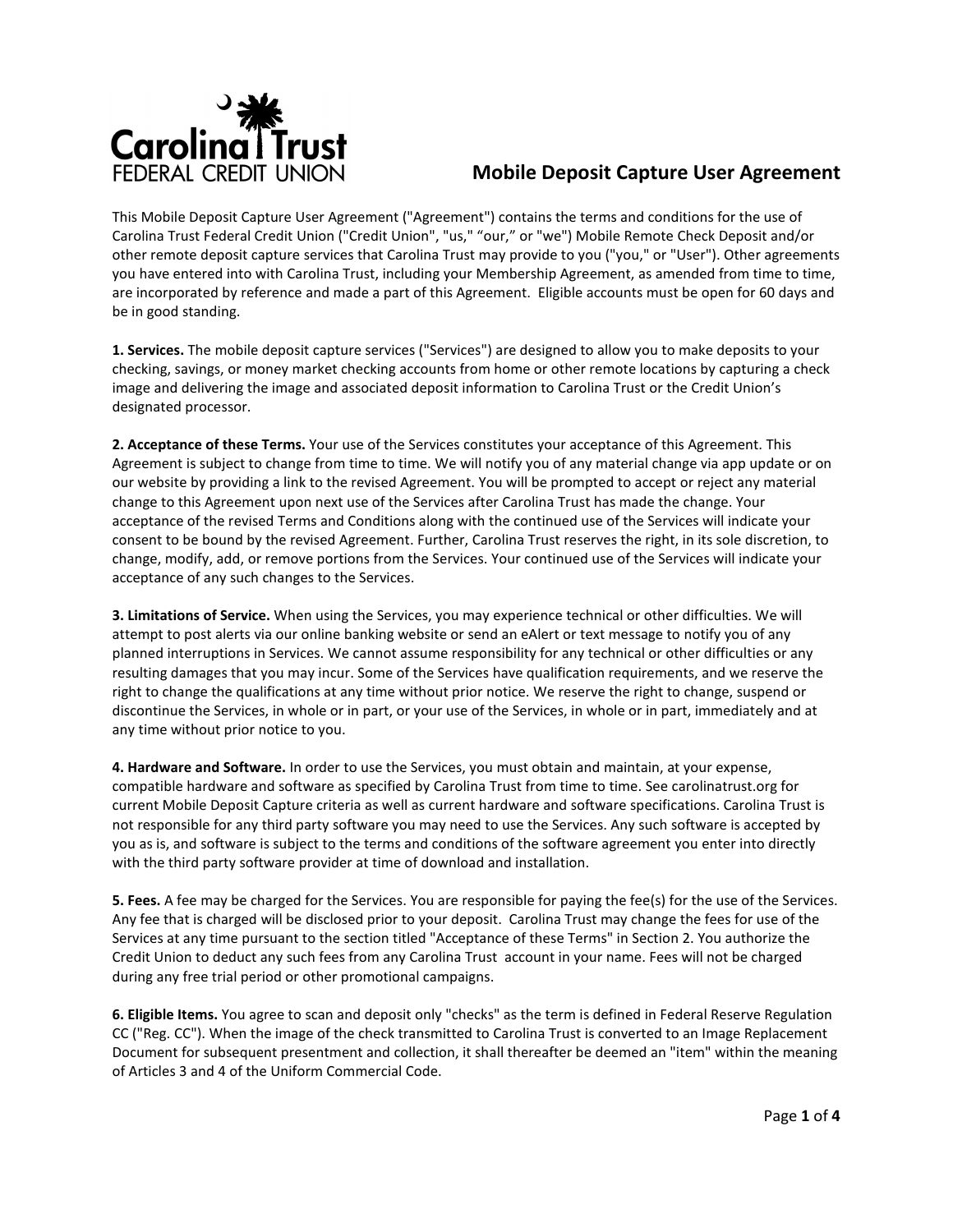You agree to not scan and deposit any of the following types of checks or other items which shall be considered ineligible items:

- **EXECT** Checks payable to any person or entity other than the person or entity who owns the account in which the check is being deposited.
- Checks containing an alteration on the front of the check or item, or which you know or suspect, or should know or suspect, are fraudulent or otherwise not authorized by the owner of the account on which the check is drawn.
- Checks payable jointly, unless deposited into an account in the name of all payees.
- **•** Checks previously converted to a substitute check, as defined in Reg. CC.
- Checks drawn on a financial institution located outside the United States.
- Checks that are remotely created checks, as defined in Reg. CC.
- **EXECUTE:** Checks not payable in United States currency.
- Checks dated more than 6 months prior to the date of deposit.
- Checks or items prohibited by Carolina Trust's current procedures relating to the Services or are otherwise not acceptable under the terms of your Credit Union account.
- Checks payable on sight or payable through Drafts, as defined in Reg. CC.
- **EXECO EXECO WHEN A** Checks with any endorsement on the back other than what is specified in this agreement.
- Checks that have previously been submitted through the Services or through a remote deposit capture service offered at any other financial institution.
- Checks or items that are drawn or otherwise issued by the U.S. Treasury Department.
- Checks that are prohibited by Carolina Trust's current Membership Agreement with you.
- **EXED:** Checks that are in violation of any federal or state law, rule, or regulation.

**7. Endorsements and Procedures.** You agree to restrictively endorse any item transmitted through the Services as "**MOBILE DEPOSIT", sign and provide your account number** or as otherwise instructed by the Credit Union. You agree to follow any and all other procedures and instructions for use of the Services as Carolina Trust may establish from time to time.

**8. Receipt of Items.** We reserve the right to reject any item transmitted through the Services, at our discretion, without liability to you. We are not responsible for items we do not receive or for images that are dropped during transmission. An image of an item shall be deemed received when you receive a confirmation from Carolina Trust that we have received the image. Receipt of such confirmation does not mean the transmission was error free, complete or will be considered a deposit and credited to your account. We further reserve the right to charge back to your account at any time, any item we subsequently determine was not an eligible item. You agree that Carolina Trust is not liable for any loss, costs, or fees you may incur as a result of our chargeback of an ineligible item.

**9. Availability of Funds.** You agree that items transmitted using the Services are not subject to the funds availability requirements of Federal Reserve Board Regulation CC. In general, if an image of an item you transmit through the Services is received and accepted before 5:00 p.m. Eastern Time during a business day on which we are open, then we consider that day to be the day of your deposit. Otherwise, we will consider that the deposit was made on the next business day we are open. Total funds deposited using the Services will generally be made available in up to two (2) business days from the day of deposit. Carolina Trust may make such funds available sooner based on such factors as credit worthiness, the length and extent of your relationship with us, transaction and experience information, and other factors as Carolina Trust, in its sole discretion, may deem relevant.

**10. Disposal of Transmitted Items.** Upon your receipt of a confirmation from Carolina Trust that we have received an image that you transmitted, you agree to retain the paper check for at least 30 calendar days from the date of the image transmission. After 30 days, you agree to destroy the check that you transmitted as an image, mark it "VOID", or otherwise render it incapable of further transmission, deposit, or presentment. During the time the retained check is available, you agree to promptly provide it to Carolina Trust upon request.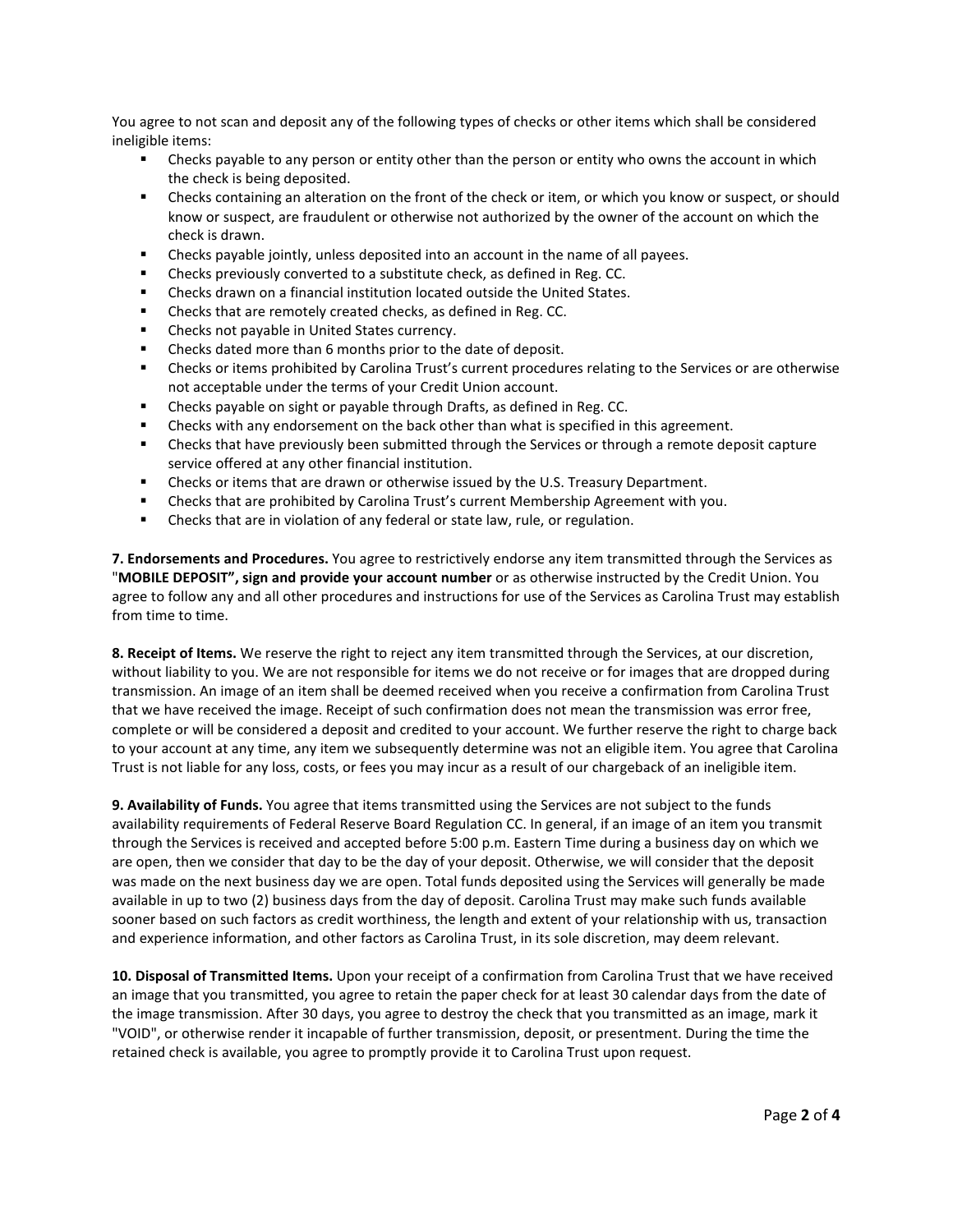**11. Deposit Limits.** We may establish limits on the dollar amount and/or number of items or deposits from time to time. If you attempt to initiate a deposit in excess of these limits, we may reject your deposit. If we permit you to make a deposit in excess of these limits, such deposit will still be subject to the terms of this Agreement, and we will not be obligated to allow such a deposit at other times. The current daily dollar limit is \$1,500.00 per business day and/or \$1,500 per item, whichever comes first. In addition, the current monthly dollar limit is \$5,000.00 per any 30 consecutive calendar day period. There is no daily or monthly statement cycle limit on the number of items, as long as the respective dollar limits are not exceeded.

**12. Presentment.** The manner in which the items are cleared, presented for payment, and collected shall be in Carolina Trust's sole discretion subject to the Member Services Agreement governing your account.

**13. Errors.** You agree to notify Carolina Trust of any suspected errors regarding items deposited through the Services right away, and no later than 30 days after the applicable Credit Union account statement is provided. Unless you notify Carolina Trust within 30 days, such statement regarding all deposits made through the Services shall be deemed correct, and you are prohibited from bringing a claim against Carolina Trust for such alleged error.

**14. Your Responsibility for Errors in Transmission.** You understand that we must rely on the information provided by you, and you authorize us to act on any instruction that has been or reasonably appears to have been sent by you. By using the Services, you accept the risk associated with an item's interception and/or misdirection due, in part or in whole, to user error, failing to secure your device prior to, during and following transmission completion, failing to protect your device from viruses and malware, and failure to include or identify the correct account information. We are not obliged to take any further steps to confirm or authenticate such instructions and will act on them without getting further confirmation. Carolina Trust bears no liability to you or others for any such intercepted or misdirected items or information disclosed through such errors, and you accept full responsibility for losses resulting from any errors, duplication, ambiguities or fraud in the instructions provided through our Services.

**15. Image Quality.** The image of an item transmitted to Carolina Trust using the Services must be legible, as determined in the sole discretion of the Credit Union. Without limiting the foregoing, the image quality of the items must comply with the requirements established from time to time by Carolina Trust, American National Standards Institute, the Board of Governors of the Federal Reserve Board, or any other regulatory agency, clearinghouse or association.

**16. User Warranties and Indemnification.** You warrant to Carolina Trust that:

- **•** You will only transmit eligible items.
- You will not transmit duplicate items.
- You will not re-deposit or re-present the original item.
- All information you provide to Carolina Trust is accurate and true.
- You will comply with this Agreement and all applicable rules, laws and regulations.
- **The State and State 1** You are not aware of any factor which may impair the collectability of the item.
- You warrant that files submitted by you to the Credit Union do not contain computer viruses or malware
- You agree to indemnify and hold harmless Carolina Trust from any loss, due in whole or in part, to the breach of this warranty provision.

**17. Cooperation with Investigations.** You agree to cooperate with us in the investigation of unusual transactions, poor quality transmissions, and resolution of consumer claims, including but not limited to providing, upon request and without further cost, any originals or copies of items deposited through the Services in your possession and your records relating to such items and transmissions.

**18. Termination.** We may terminate this Agreement at any time and for any reason. This Agreement shall remain in full force and effect unless and until it is terminated by us. Without limiting the foregoing, this Agreement may